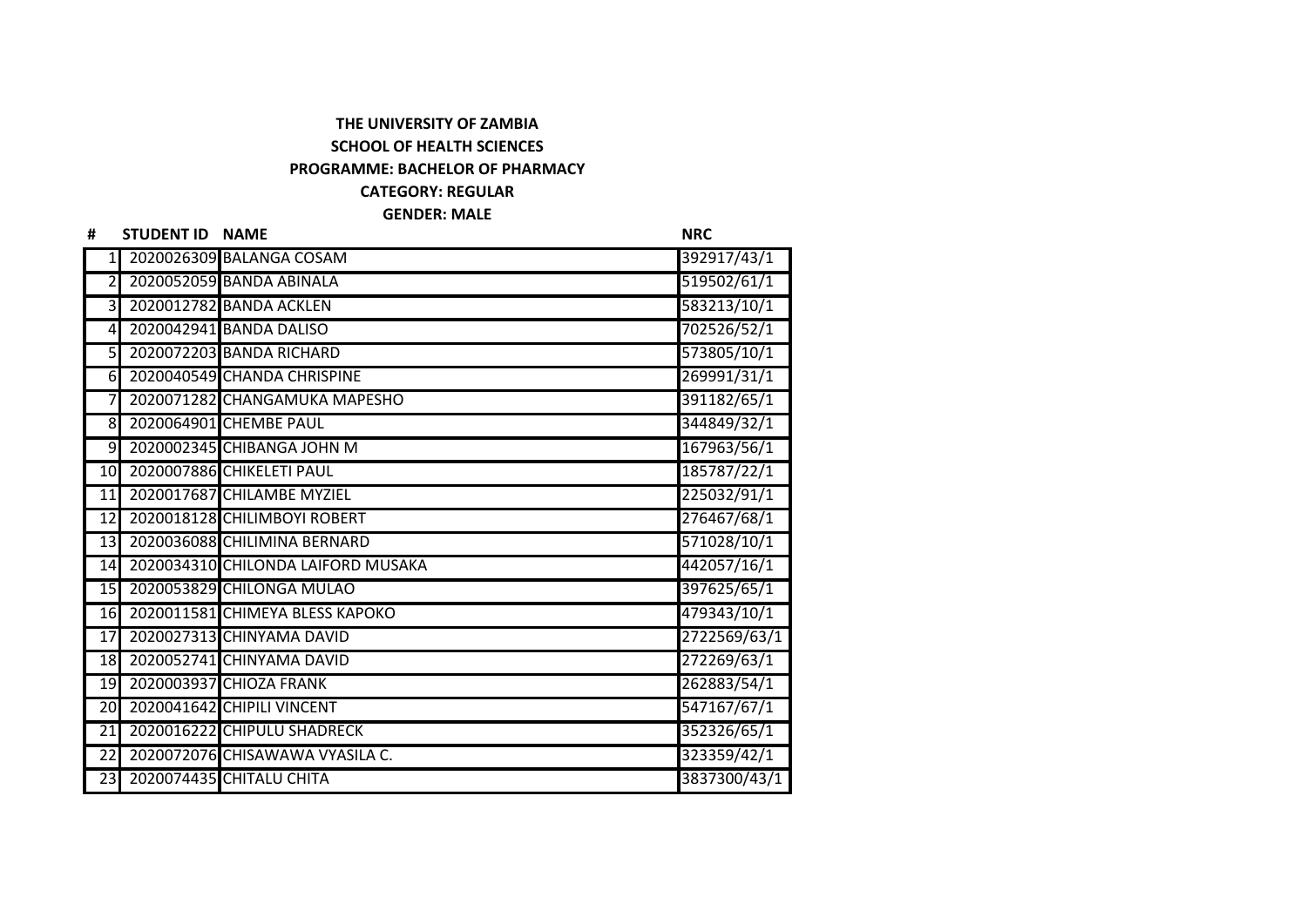| 24 |                       | 2020065762 CHONA AUGUSTINE      | 334768/73/1 |
|----|-----------------------|---------------------------------|-------------|
| 25 |                       | 2020020912 CHOTA RICHARD        | 478738/10/1 |
| 26 |                       | 2020044421 DAKA CHARLES         | 620863/10/1 |
| 27 |                       | 2020066602 DAKA JACOB           | 191342/19/1 |
| 28 |                       | 2020058103 GWANU INONGE         | 358096/24/1 |
| 29 |                       | 2020025353 HANGOMA ACCUSED      | 656120/10/1 |
| 30 | 2020046385 JERE LEWIS |                                 | 376742/64/1 |
| 31 |                       | 2020048027 KABASO SYDNEY        | 231249/68/1 |
| 32 |                       | 2020049210 KABISA WEBBY         | 193750/85/1 |
| 33 |                       | 2020061856 KAFUTA KINGSLEY      | 348724/24/1 |
| 34 |                       | 2020043165 KAIRA WILLIAM        | 588067/10/1 |
| 35 |                       | 2020052024 KALIMA PATRICK       | 514468/61/1 |
| 36 |                       | 2020065207 KALIMBWE ABRAHAM     | 234134/81/1 |
| 37 |                       | 2020052521 KALUPULA PATRICK NIL | 667774/10/1 |
| 38 |                       | 2020007932 KAMELI MIZINGA       | 590147/10/1 |
| 39 |                       | 2020057093 KANASHA BLESSINGS    | 346726/31/1 |
| 40 |                       | 2020004551 KANGUYA VINCENT      | 114315/27/1 |
| 41 |                       | 2020006651 KANYIKA BENARD       | 615234/10/1 |
| 42 |                       | 2020065967 KAPENA VICTOR KAFULA | 677850/10/1 |
| 43 |                       | 2020034603 KAPENDA MOSES        | 122265/36/1 |
| 44 |                       | 2020045362 KAPESA HAGGAI        | 585926/67/1 |
| 45 |                       | 2020025175 KAPUTULA SAM         | 177538/19/1 |
| 46 |                       | 2020016664 KASOMA CEPHAS        | 321308/32/1 |
| 47 |                       | 2020016451 KASONDE LUCKY        | 280663/63/1 |
| 48 |                       | 2020024462 KASONGO RABSON       | 436175/53/1 |
| 49 |                       | 2020018497 KATAMBO MUBANGA      | 342253/68/1 |
| 50 |                       | 2020017156 KATONGO ALICK        | 376308/64/1 |
| 51 |                       | 2020014076 KATONGO CHANDA       | 556623/61/1 |
| 52 |                       | 2020009048 KAUNDA KELLY         | 628797/10/1 |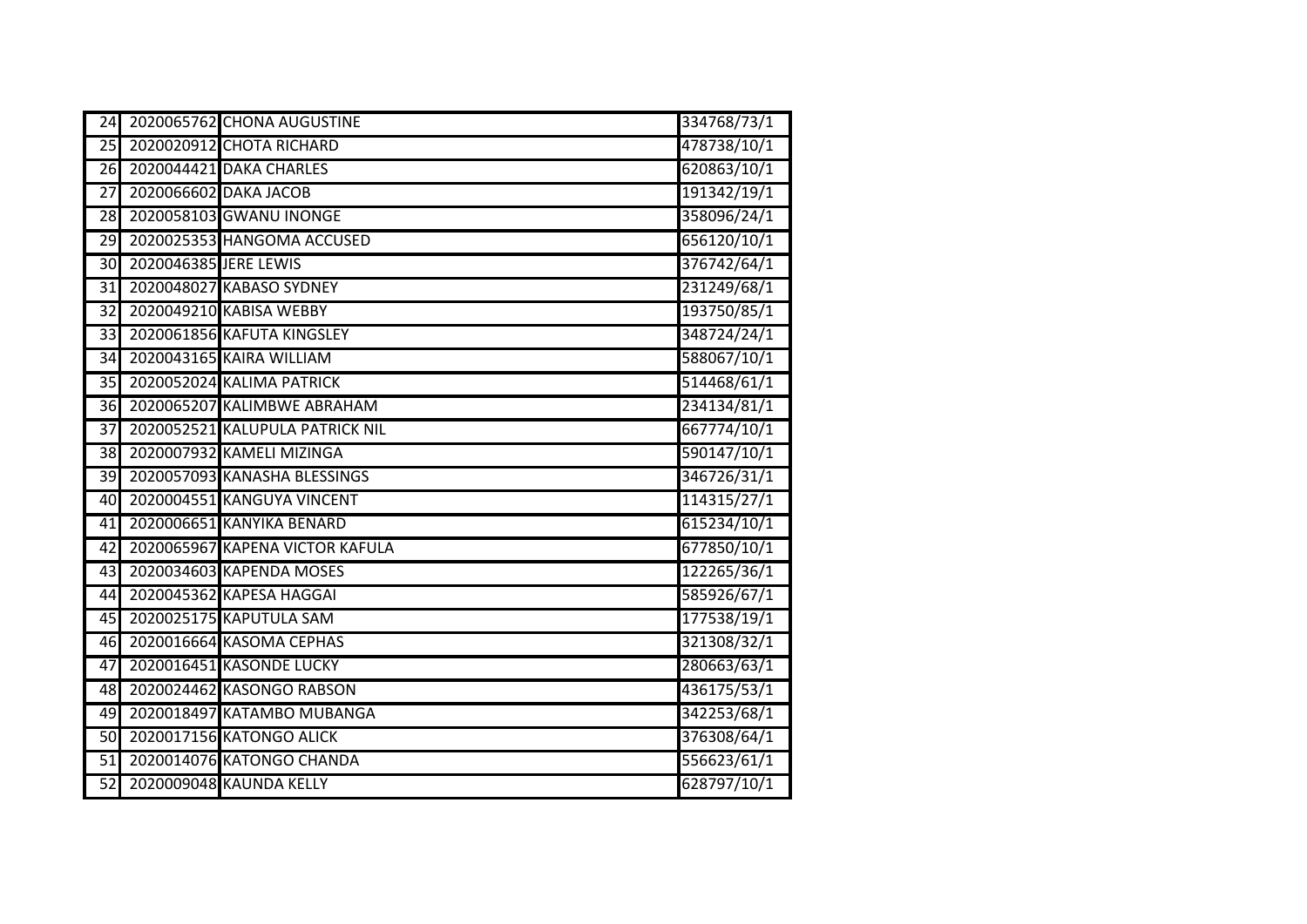| 53              | 2020068753 KAZALI JAMES            | 654149/10/1 |
|-----------------|------------------------------------|-------------|
| $\overline{54}$ | 2020041472 KONKOLA KELVIN          | 450636/67/1 |
| 55              | 2020046733 KULIMBULULA PONISO      | 264858/81/1 |
| 56              | 2020042088 KUNDA CACIOUS           | 381976/66/1 |
| 57              | 2020024110 KUNDA PRINCE            | 338093/68/1 |
| 58              | 2020011701 KWANGA CHIKOKI          | 288279/12/1 |
| 59              | 2020029383 LUBASI FRANK            | 624517/10/1 |
| 60              | 2020016028 LUKANDO GIDEON          | 591814/10/1 |
| 61              | 2020054582 LUKHELE MUZONDI         | 848898/11/1 |
| 62              | 2020053772 LUKUPWA BRIGHT          | 299415/31/1 |
| 63              | 2020072785 LUNGU CLEMENT           | 440746/10/1 |
| 64              | 2020044277 LUNGU HARRISON          | 258495/54/1 |
| 65              | 2020020301 LUNGU LUCKSON           | 148016/57/1 |
| 66              | 2020048426 LUNGU PHILIMON          | 700601/52/1 |
| 67              | 2020014611 MAJERE WILLIAM SALULANI | 315546/16/1 |
| 68              | 2020052750 MALAMBO MONICA          | 343026/68/1 |
| 69              | 2020043343 MANKANDA AKAKULUBELWA   | 371269/82/1 |
| 70              | 2020022290 MASELO MATHEWS          | 435839/16/1 |
| 71              | 2020062674 MAZIMBA NOBLE KAPEMBWA  | 360948/24/1 |
| 72              | 2020017628 MBALE ALLAN             | 163075/56/1 |
| 73              | 2020055384 MBUKWA EDWIN            | 259626/18/1 |
| 74              | 2020011824 MBUZI LLYOD             | 651314/10/1 |
| 75              | 2020035529 MDUMBA ELIJAH           | 111315/27/1 |
| 76              | 2020072661 MHANGO LUSUNGU Q        | 722922/52/1 |
| 77              | 2020073757 MIYANDA BRIGHTON        | 292689/71/1 |
| 78              | 2020043866 MIYOBA KELLY            | 616862/10/1 |
| 79              | 2020006448 MKANDAWIRE JAMES        | 434956/51/1 |
| 80              | 2020007207 MOFU EMMANUEL           | 664746/10/1 |
| 81              | 2020029928 MOONGA OSWARD           | 331850/68/1 |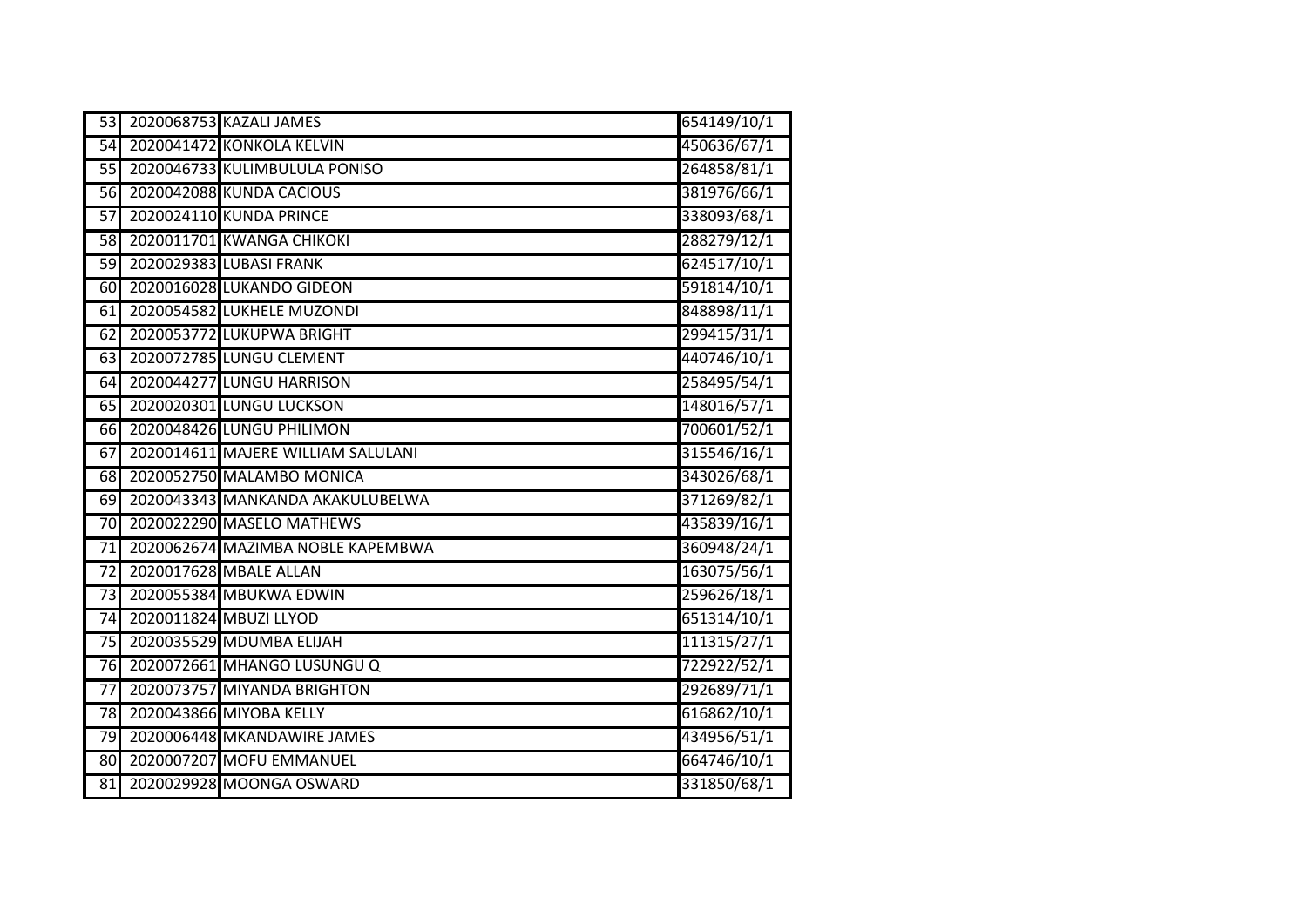| 82               | 2020063379 MPOHA TEMWANI          | 262755/63/1 |
|------------------|-----------------------------------|-------------|
| 83               | 2020033186 MUBANGA ALEX MWABA     | 154968/87/1 |
| 84               | 2020031272 MUBANGA EMMANUEL       | 394225/43/1 |
| 85               | 2020009544 MUCHELEMBA CHIMUKA     | 467834/74/1 |
| 86               | 2020068451 MUDENDA OSCAR          | 279387/71/1 |
| 87               | 2020050528 MUFWAKABANZE BILTON    | 724227/52/1 |
| 88               | 2020004763 MUKONKA MWENDALUBI     | 465126/74/1 |
| 89               | 2020040832 MUKUKA MUBANGA         | 298811/45/1 |
| $\overline{90}$  | 2020057654 MUKUKA PATRICK         | 561977/67/1 |
| 91               | 2020023661 MULENGA BRIGHTON       | 481189/10/1 |
| 92               | 2020047578 MULENGA CHARLES        | 334882/68/1 |
| 93               | 2020044684 MULENGA JOSEPH         | 498905/10/1 |
| 94               | 2020001179 MULENGA KATONGA        | 609558/10/1 |
| 95               | 2020049171 MULENGA STEPHANE       | 438888/16/1 |
| 96               | 2020006103 MULONDA EMMANUEL       | 692686/52/1 |
| 97               | 2020035511 MULOONGO NCHIMUNYA     | 375691/73/1 |
| 98               | 2020033321 MULUSA BRIGHT          | 354419/24/1 |
| 99               | 2020008351 MUNDUNDE JAPHET        | 223053/21/1 |
| $\overline{100}$ | 2020009218 MUSAKA CHUNGU          | 631057/10/1 |
| 101              | 2020071592 MUSAKA EDWIN           | 204363/19/1 |
| 102              | 2020072271 MUSEBA REVIOUS         | 369573/17/1 |
| 103              | 2020057352 MUSHOTA WISEMAN NYEMBA | 372139/73/1 |
| 104              | 2020002434 MUSONDA EUSTACE        | 429638/16/1 |
| 105              | 2020044293 MUWISHA CHISHIBA       | 621270/10/1 |
| 106              | 2020003929 MUYUMBA TRECKSLAY      | 252229/18/1 |
| 107              | 2020012464 MWACHUNGA CHARLES      | 437910/16/1 |
| 108              | 2020008904 MWALE BADWIN           | 279274/54/1 |
| 109              | 2020063174 MWAMBA DANIEL CHELAH   | 682501/10/1 |
| 110              | 2020020483 MWANSA JONAH           | 299133/45/1 |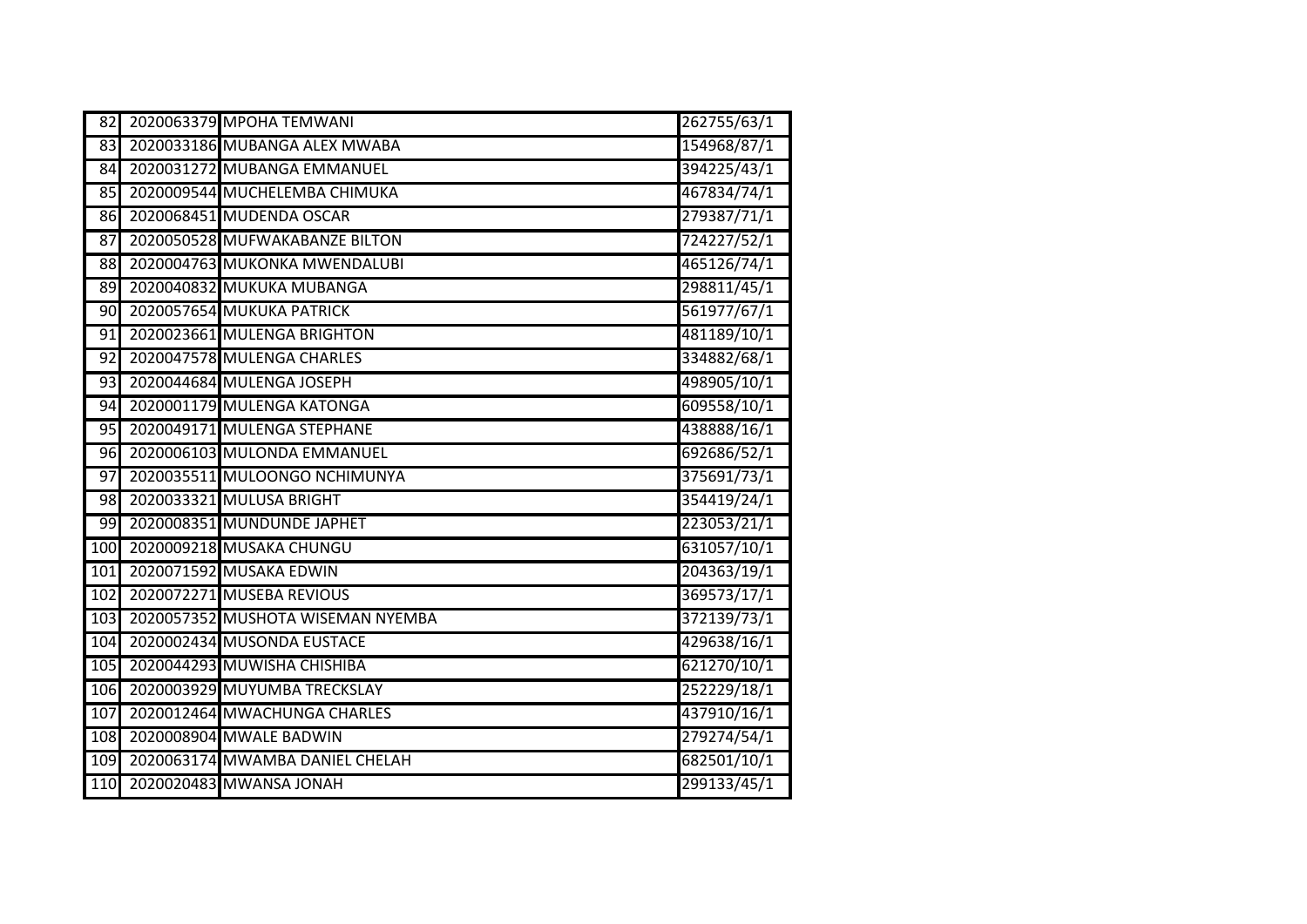| 111              |                        | 2020017725 MWANZA DANIEL          | 624899/10/1 |
|------------------|------------------------|-----------------------------------|-------------|
| $\overline{112}$ |                        | 2020006294 MWANZA EDWARD          | 626392/10/1 |
| 113              |                        | 2020002850 MWANZA FRACKSON        | 631182/52/1 |
| 114              |                        | 2020021854 MWANZA JANATHAN        | 290430/47/1 |
| 115              |                        | 2020046474 MWAPE CHISANGA         | 262194/44/1 |
| 116              |                        | 2020040271 MWEEMBA GRENGAR        | 415675/74/1 |
| 117              |                        | 2020049708 MWEEMBA SCAPURS        | 176936/91/1 |
| 118              |                        | 2020028654 MWELWA EMMANUEL        | 535940/10/1 |
| 119              |                        | 2020020360 MWEWA CHIBANGU         | 178470/34/1 |
| 120              |                        | 2020065029 MWEWA PETER            | 340690/31/1 |
| 121              |                        | 2020070707 MWEWA STEVEN CHIBALE   | 617448/10/1 |
| 122              |                        | 2020056909 MWIITA MOSES           | 130373/97/1 |
| $\overline{123}$ |                        | 2020067242 NAAFI NIVEN            | 292508/15/1 |
| 124              |                        | 2020008661 NG'ANDU JACOB          | 252119/15/1 |
| 125              |                        | 2020070812 NGANDWE NGANDWE        | 261018/44/1 |
| 126              |                        | 2020040841 NGOMA JOHN             | 655418/10/1 |
| $\overline{127}$ |                        | 2020064847 NGOMA JOHN             | 699876/52/1 |
| 128              |                        | 2020058588 NGOSA TIMOTHY          | 394002/43/1 |
| 129              |                        | 2020038463 NGOZO EMMANUEL         | 379916/73/1 |
| 130              |                        | 2020008301 NJOBEKA MOSTARD        | 153203/78/1 |
| $\overline{131}$ |                        | 2020045907 NJOBVU GIFT            | 413772/10/1 |
| 132              |                        | 2020029022 NKOLOLA EMMANUEL CHIPO | 153309/78/1 |
| $\overline{133}$ |                        | 2020069032 NONDE MWABA EMMANUEL   | 279046/63/1 |
| 134              |                        | 2020051613 NSAPAILA KAWILA        | 377241/66/1 |
| 135              |                        | 2020041618 NTHWALA EMMANUEL       | 662982/52/1 |
| 136              |                        | 2020050439 NYIRENDA MWENDALUBI    | 558206/61/1 |
| 137              |                        | 2020011247 NYIRONGO SIMON         | 611213/10/1 |
| 138              | 2020073749 PHIRI DAVID |                                   | 302891/71/1 |
| 139              |                        | 2020006774 PHIRI OSCAR            | 437440/51/1 |